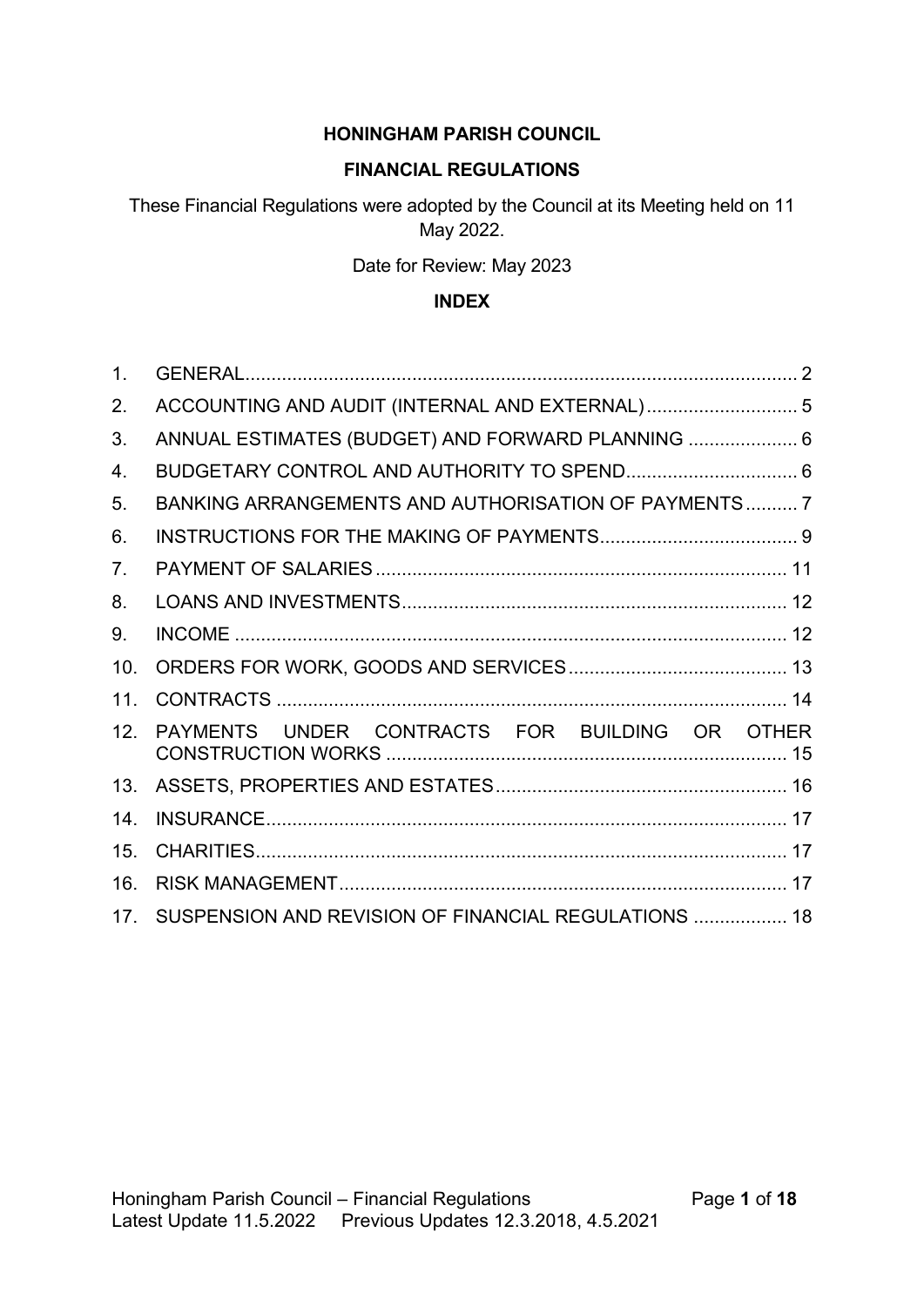### **1. GENERAL**

- 1.1. These financial regulations govern the conduct of financial management by the council and may only be amended or varied by resolution of the council. Financial regulations are one of the council's three governing policy documents providing procedural guidance for members and officers. Financial regulations must be observed in conjunction with the council's standing orders and any individual financial regulations relating to contracts.
- 1.2. The council is responsible in law for ensuring that its financial management is adequate and effective and that the council has a sound system of internal control which facilitates the effective exercise of the council's functions, including arrangements for the management of risk.
- 1.3. The council's accounting control systems must include measures:
	- for the timely production of accounts;
	- that provide for the safe and efficient safeguarding of public money;
	- to prevent and detect inaccuracy and fraud; and
	- identifying the duties of officers.
- 1.4. These financial regulations demonstrate how the council meets these responsibilities and requirements.
- 1.5. At least once a year, prior to approving the Annual Governance Statement, the council must review the effectiveness of its system of internal control which shall be in accordance with proper practices.
- 1.6. Deliberate or wilful breach of these Regulations by an employee may give rise to disciplinary proceedings.
- 1.7. Members of Council are expected to follow the instructions within these Regulations and not to entice employees to breach them. Failure to follow instructions within these Regulations brings the office of councillor into disrepute.
- 1.8. The Responsible Financial Officer (RFO) holds a statutory office to be appointed by the council. [The Clerk has been appointed as RFO for this council and these regulations will apply accordingly.]
- 1.9. The RFO;
	- acts under the policy direction of the council:
	- administers the council's financial affairs in accordance with all Acts, Regulations and proper practices;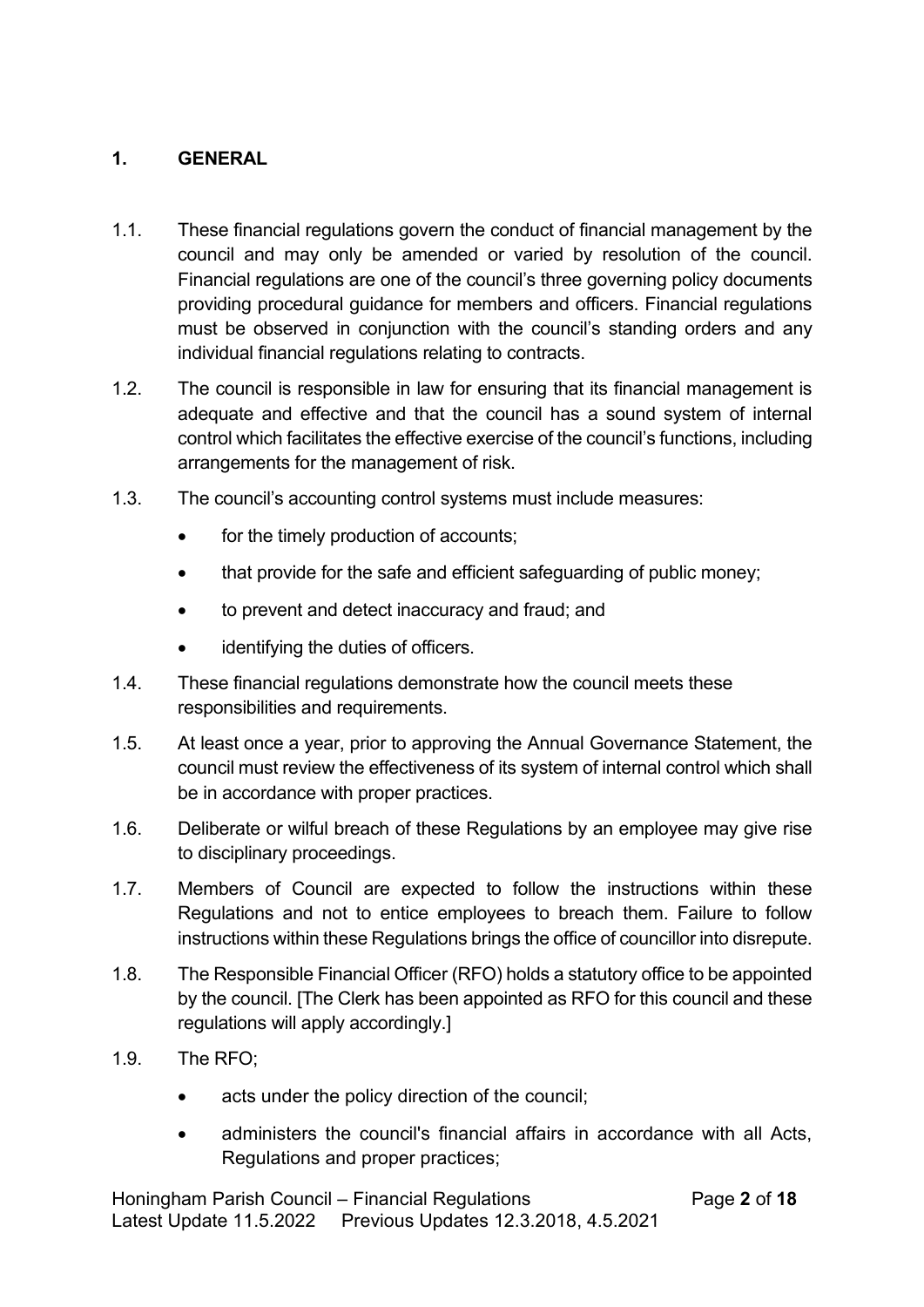- determines on behalf of the council its accounting records and accounting control systems;
- ensures the accounting control systems are observed;
- maintains the accounting records of the council up to date in accordance with proper practices;
- assists the council to secure economy, efficiency and effectiveness in the use of its resources; and
- produces financial management information as required by the council.
- 1.10. The accounting records determined by the RFO shall be sufficient to show and explain the council's transactions and to enable the RFO to ensure that any income and expenditure account and statement of balances, or record of receipts and payments and additional information, as the case may be, or management information prepared for the council from time to time comply with the Accounts and Audit Regulations.
- 1.11. The accounting records determined by the RFO shall in particular contain:
	- entries from day to day of all sums of money received and expended by the council and the matters to which the income and expenditure or receipts and payments account relate;
	- a record of the assets and liabilities of the council; and
	- wherever relevant, a record of the council's income and expenditure in relation to claims made, or to be made, for any contribution, grant or subsidy.
- 1.12. The accounting control systems determined by the RFO shall include:
	- procedures to ensure that the financial transactions of the council are recorded as soon as reasonably practicable and as accurately and reasonably as possible;
	- procedures to enable the prevention and detection of inaccuracies and fraud and the ability to reconstruct any lost records;
	- identification of the duties of officers dealing with financial transactions and division of responsibilities of those officers in relation to significant transactions;
	- procedures to ensure that uncollectable amounts, including any bad debts are not submitted to the council for approval to be written off except with the approval of the RFO and that the approvals are shown in the accounting records; and
	- measures to ensure that risk is properly managed.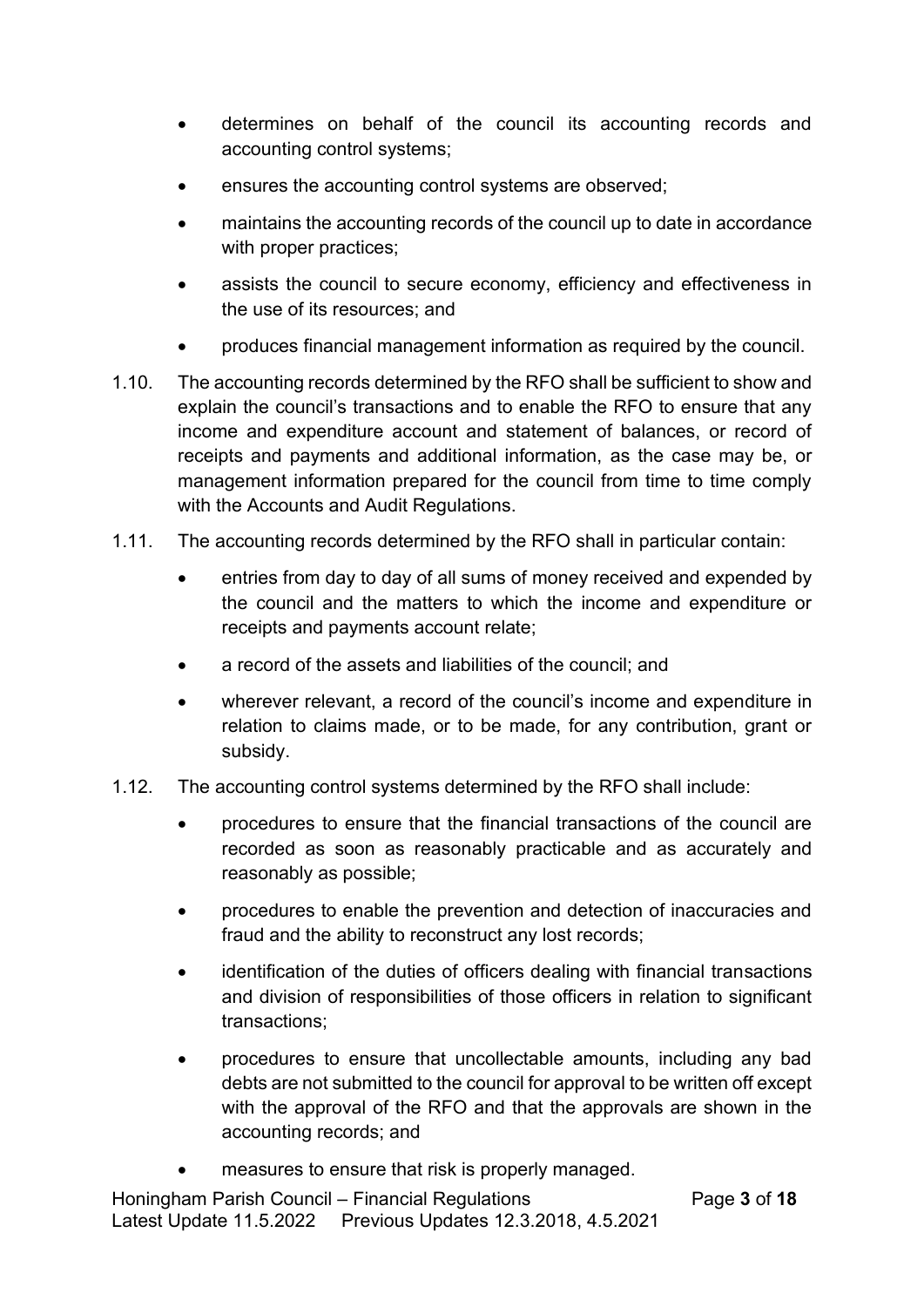- 1.13. The council is not empowered by these Regulations or otherwise to delegate certain specified decisions. In particular any decision regarding:
	- setting the final budget or the precept (council tax requirement);
	- approving accounting statements;
	- approving an annual governance statement;
	- borrowing;
	- writing off bad debts;
	- declaring eligibility for the General Power of Competence; and
	- addressing recommendations in any report from the internal or external auditors,

shall be a matter for the full council only.

- 1.14. In addition the council must:
	- determine and keep under regular review the bank mandate for all council bank accounts;
	- approve any grant or a single commitment in excess of £5,000; and
	- in respect of the annual salary for any employee have regard to recommendations about annual salaries of employees made by the relevant committee in accordance with its terms of reference.
- 1.15. In these financial regulations, references to the Accounts and Audit Regulations or 'the regulations' shall mean the regulations issued under the provisions of section 27 of the Audit Commission Act 1998, or any superseding legislation, and then in force unless otherwise specified.

In these financial regulations the term 'proper practice' or 'proper practices' shall refer to guidance issued in *Governance and Accountability for Local Councils - a Practitioners' Guide (England)* issued by the Joint Practitioners Advisory Group (JPAG), available from the websites of NALC and the Society for Local Council Clerks (SLCC).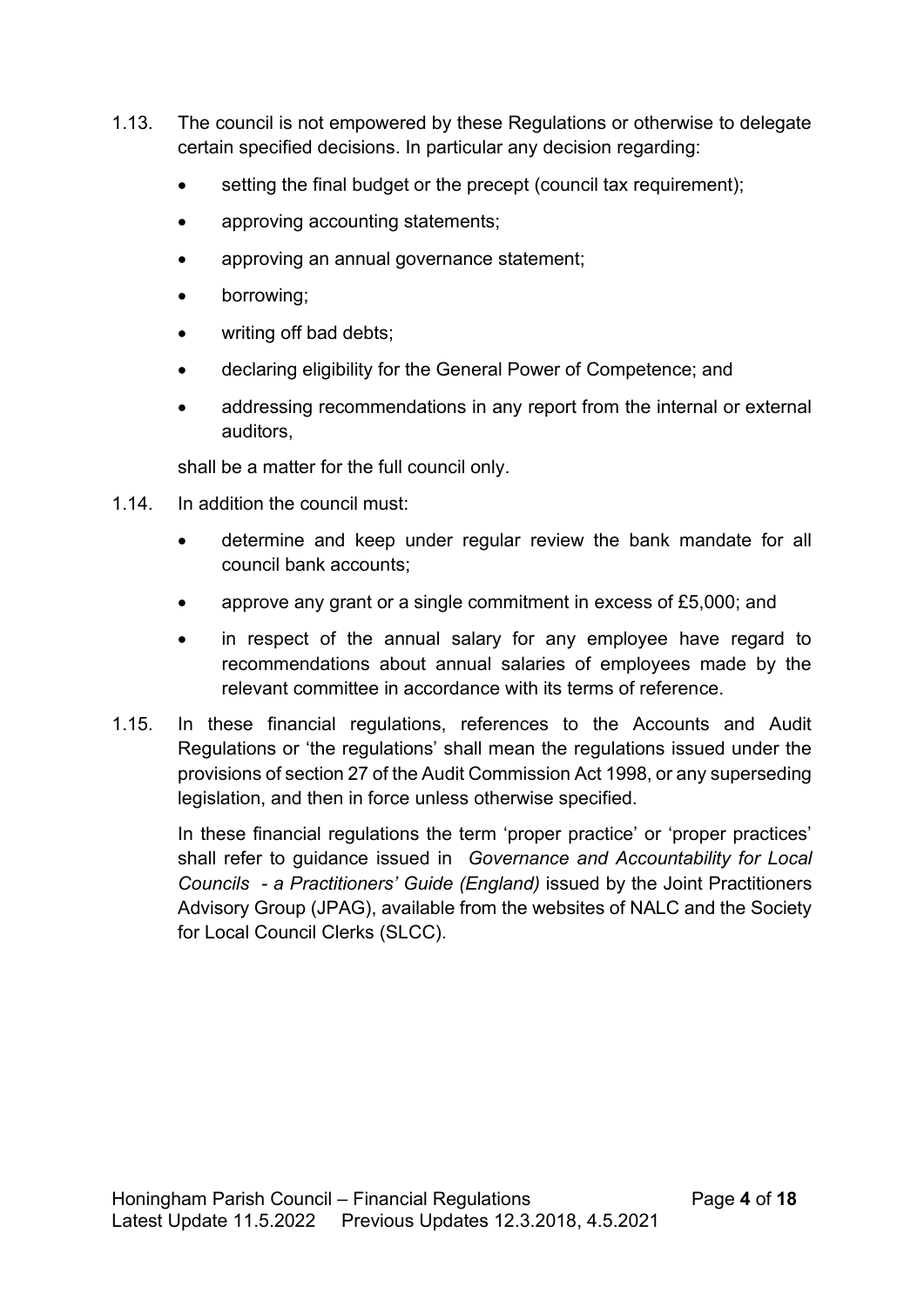## **2. ACCOUNTING AND AUDIT (INTERNAL AND EXTERNAL)**

- 2.1. All accounting procedures and financial records of the council shall be determined by the RFO in accordance with the Accounts and Audit Regulations, appropriate guidance and proper practices.
- 2.2. The RFO shall complete the annual statement of accounts, annual report, and any related documents of the council contained in the Annual Return (as specified in proper practices) as soon as practicable after the end of the financial year and having certified the accounts shall submit them and report thereon to the council within the timescales set by the Accounts and Audit Regulations.
- 2.3. The council shall ensure that there is an adequate and effective system of internal audit of its accounting records, and of its system of internal control in accordance with proper practices. Any officer or member of the council shall make available such documents and records as appear to the council to be necessary for the purpose of the audit and shall, as directed by the council, supply the RFO, internal auditor, or external auditor with such information and explanation as the council considers necessary for that purpose.
- 2.4. The internal auditor shall be appointed by and shall carry out the work in relation to internal controls required by the council in accordance with proper practices.
- 2.5. The internal auditor shall:
	- be competent and independent of the financial operations of the council;
	- report to council in writing, or in person, on a regular basis with a minimum of one annual written report during each financial year;
	- to demonstrate competence, objectivity and independence, be free from any actual or perceived conflicts of interest, including those arising from family relationships; and
	- have no involvement in the financial decision making, management or control of the council.
- 2.6. Internal or external auditors may not under any circumstances:
	- perform any operational duties for the council:
	- initiate or approve accounting transactions; or
	- direct the activities of any council employee, except to the extent that such employees have been appropriately assigned to assist the internal auditor.
- 2.7. For the avoidance of doubt, in relation to internal audit the terms 'independent' and 'independence' shall have the same meaning as is described in proper practices.
- 2.8. The RFO shall make arrangements for the exercise of electors' rights in relation to the accounts including the opportunity to inspect the accounts, books, and

Honingham Parish Council – Financial Regulations Page **5** of **18** Latest Update 11.5.2022 Previous Updates 12.3.2018, 4.5.2021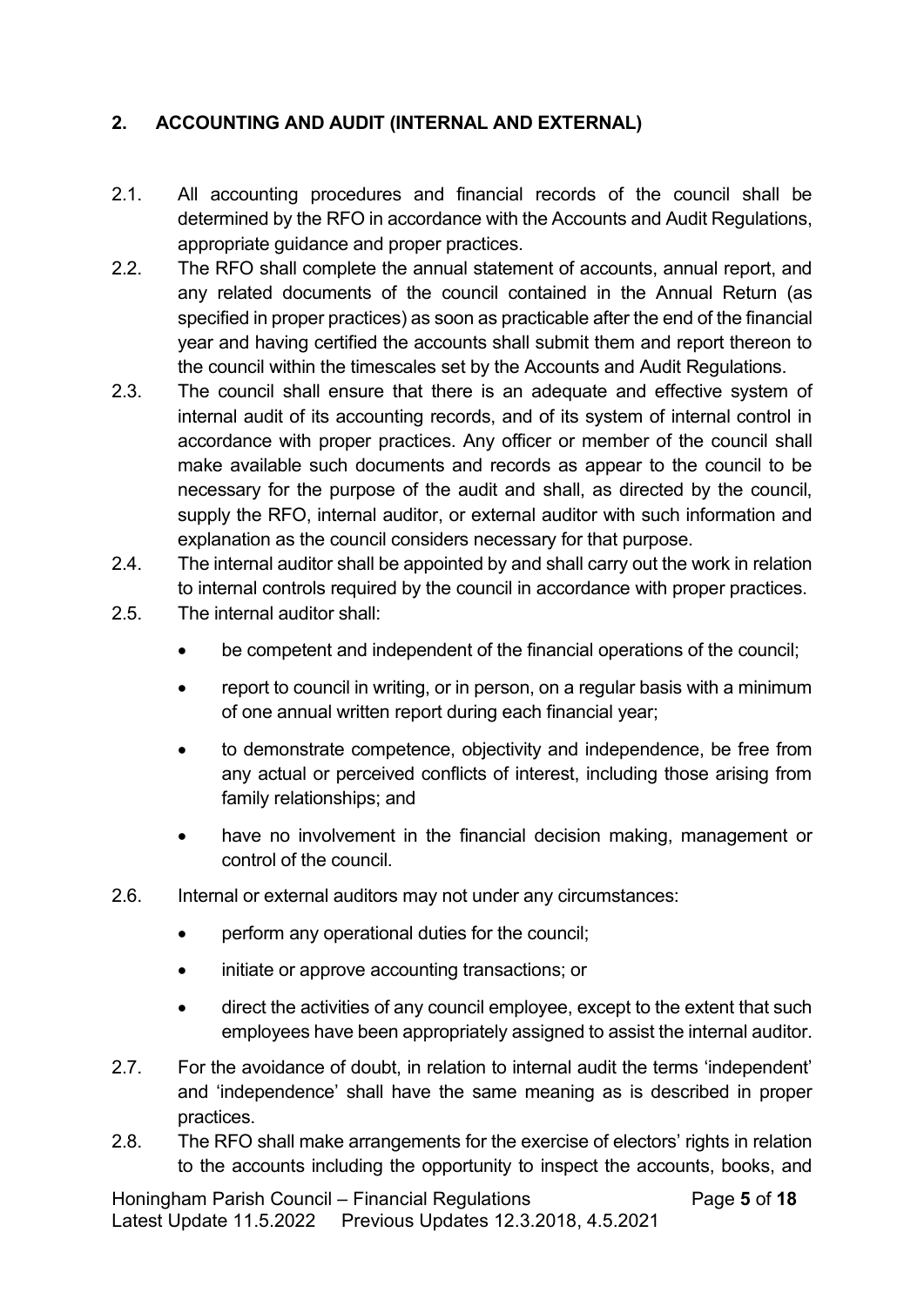vouchers and display or publish any notices and statements of account required by Audit Commission Act 1998, or any superseding legislation, and the Accounts and Audit Regulations.

2.9. The RFO shall, without undue delay, bring to the attention of all councillors any correspondence or report from internal or external auditors.

## **3. ANNUAL ESTIMATES (BUDGET) AND FORWARD PLANNING**

- 3.1. The RFO must each year, by no later than November, prepare a draft of detailed estimates of all receipts and payments including the use of reserves and all sources of funding for the following financial year in the form of a budget to be considered by the full council.
- 3.2. The council shall consider annual budget proposals in relation to the council's one year forecast of revenue and capital receipts and payments including recommendations for the use of reserves and sources of funding and update the forecast accordingly.
- 3.3. The council shall fix the precept (council tax requirement), and relevant basic amount of council tax to be levied for the ensuing financial year not later than by the end of December each year (or as directed by the District Council). The RFO shall issue the precept to the billing authority and shall supply each member with a copy of the approved annual budget.
- 3.4. The approved annual budget shall form the basis of financial control for the ensuing year.

## **4. BUDGETARY CONTROL AND AUTHORITY TO SPEND**

- 4.1. Expenditure on revenue items may be authorised up to the amounts included for that class of expenditure in the approved budget. This authority is to be determined by:
	- the council for all items over £500;
	- the Clerk, in conjunction with Chairman of Council or Chairman of the appropriate committee, for any items below £500.

Such authority is to be evidenced by a minute or by an authorisation slip duly signed by the Clerk, and where necessary also by the appropriate Chairman.

Contracts may not be disaggregated to avoid controls imposed by these regulations.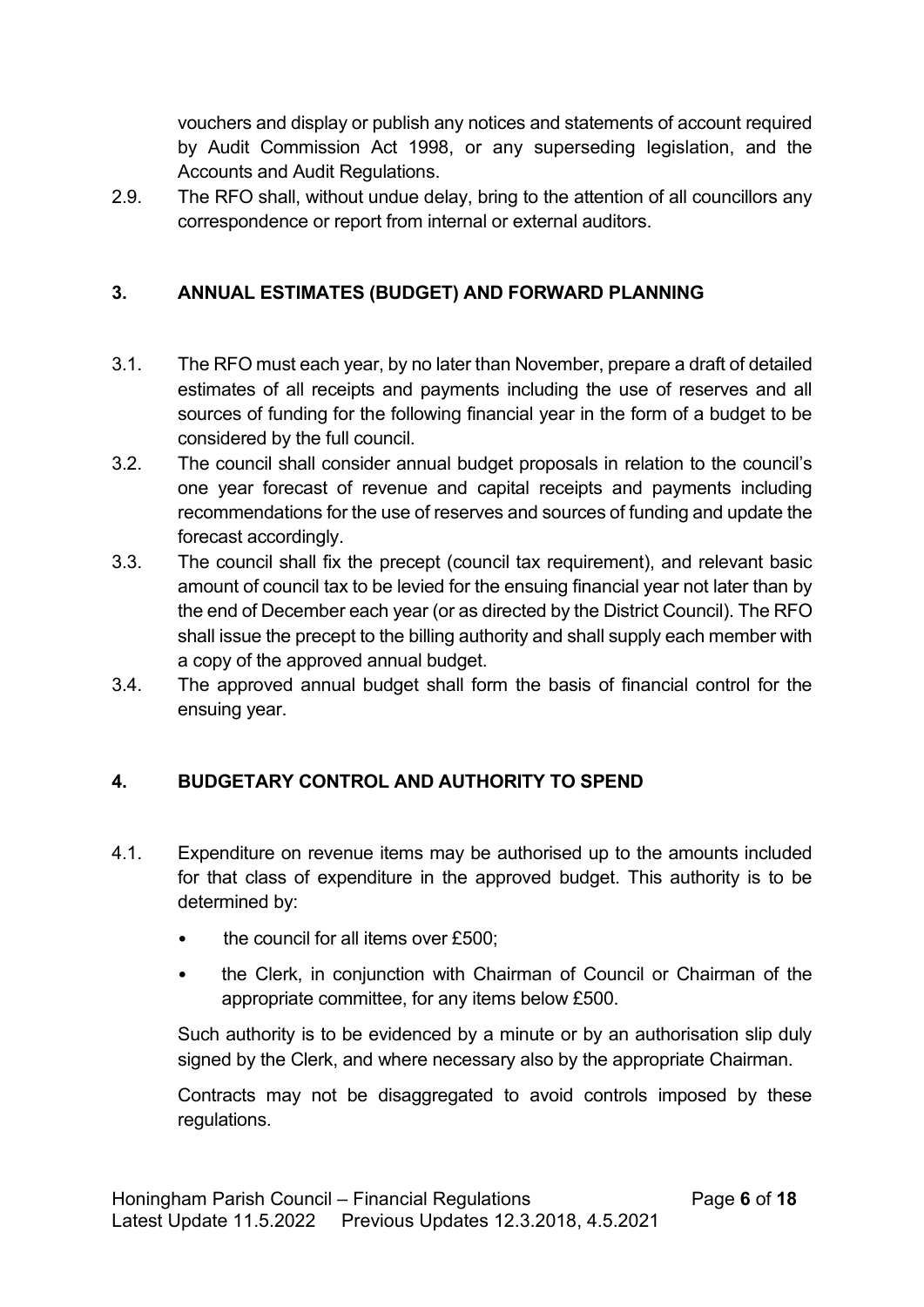- 4.2. No expenditure may be authorised that will exceed the amount provided in the revenue budget for that class of expenditure other than by resolution of the council, or duly delegated committee. During the budget year and with the approval of council having considered fully the implications for public services, unspent and available amounts may be moved to other budget headings or to an earmarked reserve as appropriate ('virement').
- 4.3. Unspent provisions in the revenue or capital budgets for completed projects shall not be carried forward to a subsequent year.
- 4.4. The salary budgets are to be reviewed at least annually in November for the following financial year and such review shall be evidenced by a hard copy schedule signed by the Clerk and the Chairman of Council or relevant committee. The RFO will inform committees of any changes impacting on their budget requirement for the coming year in good time.
- 4.5. In cases of extreme risk to the delivery of council services, the clerk may authorise revenue expenditure on behalf of the council which in the clerk's judgement it is necessary to carry out. Such expenditure includes repair, replacement or other work, whether or not there is any budgetary provision for the expenditure, subject to a limit of £500. The Clerk shall report such action to the chairman as soon as possible and to the council as soon as practicable thereafter.
- 4.6. No expenditure shall be authorised in relation to any capital project and no contract entered into or tender accepted involving capital expenditure unless the council is satisfied that the necessary funds are available and the requisite borrowing approval has been obtained.
- 4.7. All capital works shall be administered in accordance with the council's standing orders and financial regulations relating to contracts.
- 4.8. The RFO shall regularly provide the council with a statement of receipts and payments to date under each head of the budgets, comparing actual expenditure to the appropriate date against that planned as shown in the budget. These statements are to be prepared at least at the end of the second financial quarter and shall show explanations of material variances. For this purpose "material" shall be in excess of £100 or 15% of the budget.
- 4.9. Changes in earmarked reserves shall be approved by council as part of the budgetary control process.

## **5. BANKING ARRANGEMENTS AND AUTHORISATION OF PAYMENTS**

5.1. The council's banking arrangements, including the bank mandate, shall be made by the RFO and approved by the council; banking arrangements may not be delegated to a committee. They shall be regularly reviewed for safety and efficiency.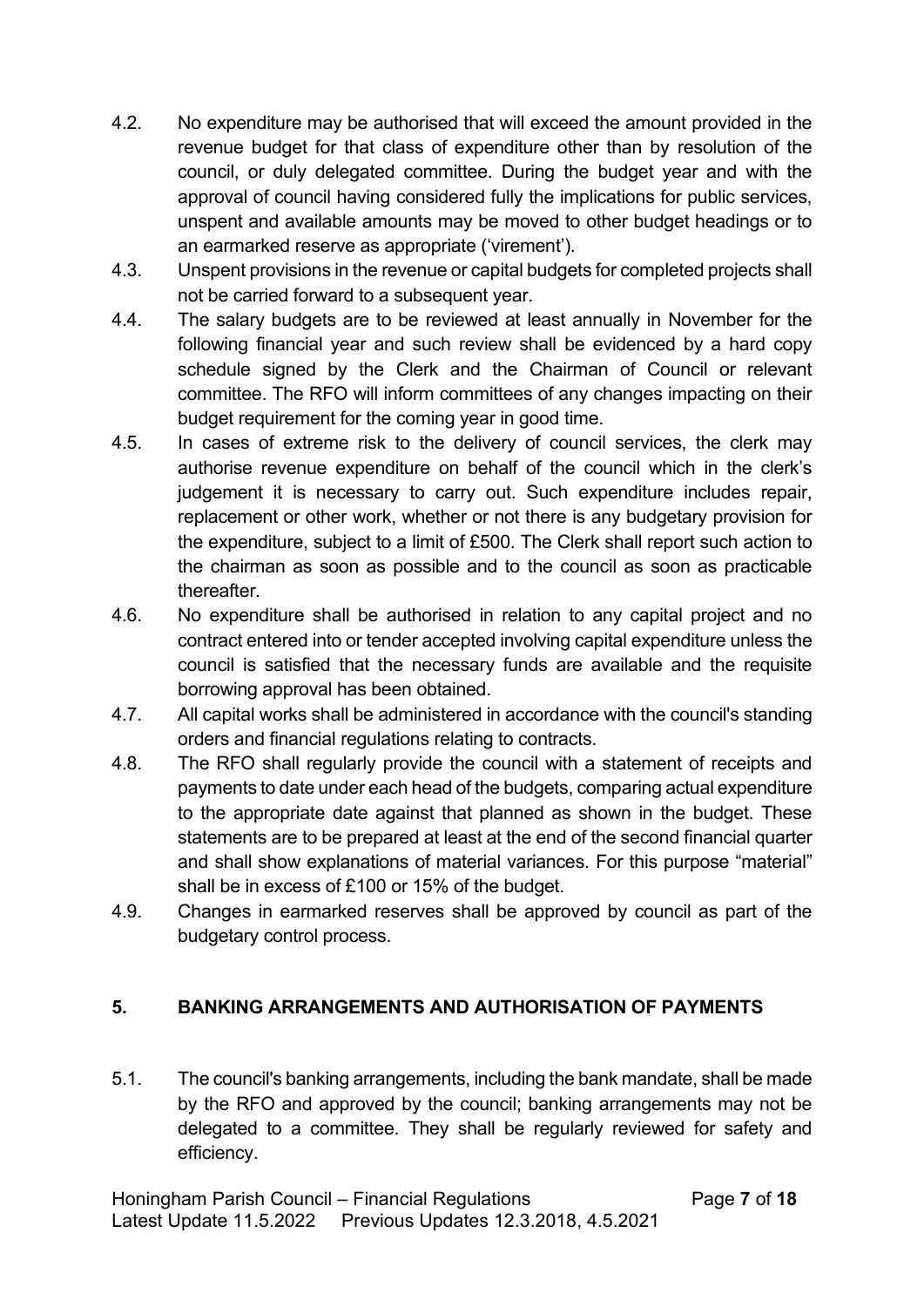- 5.2. The RFO shall prepare a schedule of payments requiring authorisation, forming part of the Agenda for the Meeting and, together with the relevant invoices, present the schedule to council. The council shall review the schedule for compliance and, having satisfied itself shall authorise payment by a resolution of the council. The approved schedule shall be ruled off and initialled by the Chairman of the Meeting. A detailed list of all payments shall be disclosed within or as an attachment to the minutes of the meeting at which payment was authorised. Personal payments (including salaries, wages, expenses and any payment made in relation to the termination of a contract of employment) may be summarised to remove public access to any personal information.
- 5.3. All invoices for payment shall be examined, verified and certified by the RFO to confirm that the work, goods or services to which each invoice relates has been received, carried out, examined and represents expenditure previously approved by the council.
- 5.4. The RFO shall examine invoices for arithmetical accuracy and analyse them to the appropriate expenditure heading. The RFO shall take all steps to pay all invoices submitted, and which are in order, at the next available council meeting.
- 5.5. The Clerk and RFO shall have delegated authority to authorise the payment of items only in the following circumstances:
	- a) If a payment is necessary to avoid a charge to interest under the Late Payment of Commercial Debts (Interest) Act 1998, and the due date for payment is before the next scheduled Meeting of council, where the Clerk and RFO certify that there is no dispute or other reason to delay payment, provided that a list of such payments shall be submitted to the next appropriate meeting of council; or
	- b) An expenditure item authorised under 5.6 below (continuing contracts and obligations) provided that a list of such payments shall be submitted to the next appropriate meeting of council; or
	- c) fund transfers within the councils banking arrangements up to the sum of  $£1,000$ , provided that a list of such payments shall be submitted to the next appropriate meeting of council.
- 5.6. For each financial year the Clerk and RFO shall draw up a list of due payments which arise on a regular basis as the result of a continuing contract, statutory duty, or obligation (such as but not exclusively) Salaries, PAYE and NI, Superannuation Fund and regular maintenance contracts and the like for which council [,or a duly authorised committee,] may authorise payment for the year provided that the requirements of regulation 4.1 (Budgetary Controls) are adhered to, provided also that a list of such payments shall be submitted to the next appropriate meeting of council.
- 5.7. A record of regular payments made under 5.6 above shall be drawn up and be signed by two members on each and every occasion when payment is authorised - thus controlling the risk of duplicated payments being authorised and / or made.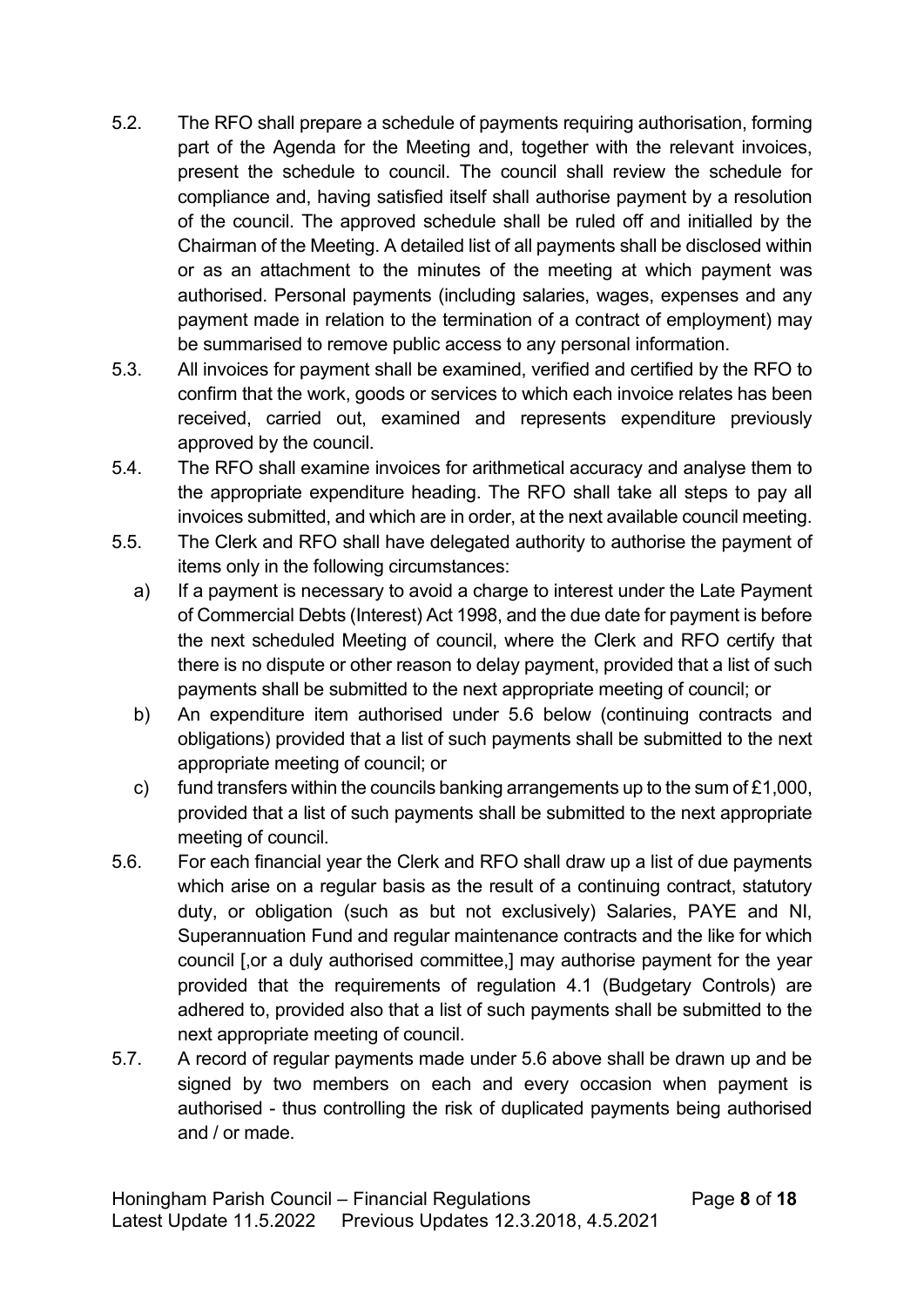- 5.8. In respect of grants a duly authorised committee shall approve expenditure within any limits set by council and in accordance with any policy statement approved by council. Any Revenue or Capital Grant in excess of £5,000 shall before payment, be subject to ratification by resolution of the council.
- 5.9. Members are subject to the Code of Conduct that has been adopted by the council and shall comply with the Code and Standing Orders when a decision to authorise or instruct payment is made in respect of a matter in which they have a disclosable pecuniary or other interest, unless a dispensation has been granted.
- 5.10. The council will aim to rotate the duties of members in these Regulations so that onerous duties are shared out as evenly as possible over time.
- 5.11. Any changes in the recorded details of suppliers, such as bank account records, shall be approved in writing by a Member.

## **6. INSTRUCTIONS FOR THE MAKING OF PAYMENTS**

- 6.1. The council will make safe and efficient arrangements for the making of its payments.
- 6.2. Following authorisation under Financial Regulation 5 above, the council, a duly delegated committee or, if so delegated, the Clerk or RFO shall give instruction that a payment shall be made.
- 6.3. All payments shall be effected by cheque or other instructions to the council's bankers, or otherwise, in accordance with a resolution of council.
- 6.4. Cheques or orders for payment drawn on the bank account in accordance with the schedule as presented to council or committee shall be signed by two members of council in accordance with a resolution instructing that payment. A member who is a bank signatory, having a connection by virtue of family or business relationships with the beneficiary of a payment, should not, under normal circumstances, be a signatory to the payment in question.
- 6.5. To indicate agreement of the details shown on the cheque or order for payment with the counterfoil and the invoice or similar documentation, the signatories shall each also initial the cheque counterfoil.
- 6.6. Cheques or orders for payment shall not normally be presented for signature other than at a council or committee meeting (including immediately before or after such a meeting). Any signatures obtained away from such meetings shall be reported to the council at the next convenient meeting.
- 6.7. If thought appropriate by the council, payment for utility supplies (energy, telephone and water) and any National Non-Domestic Rates may be made by variable direct debit provided that the instructions are signed by two members and any payments are reported to council as made. The approval of the use of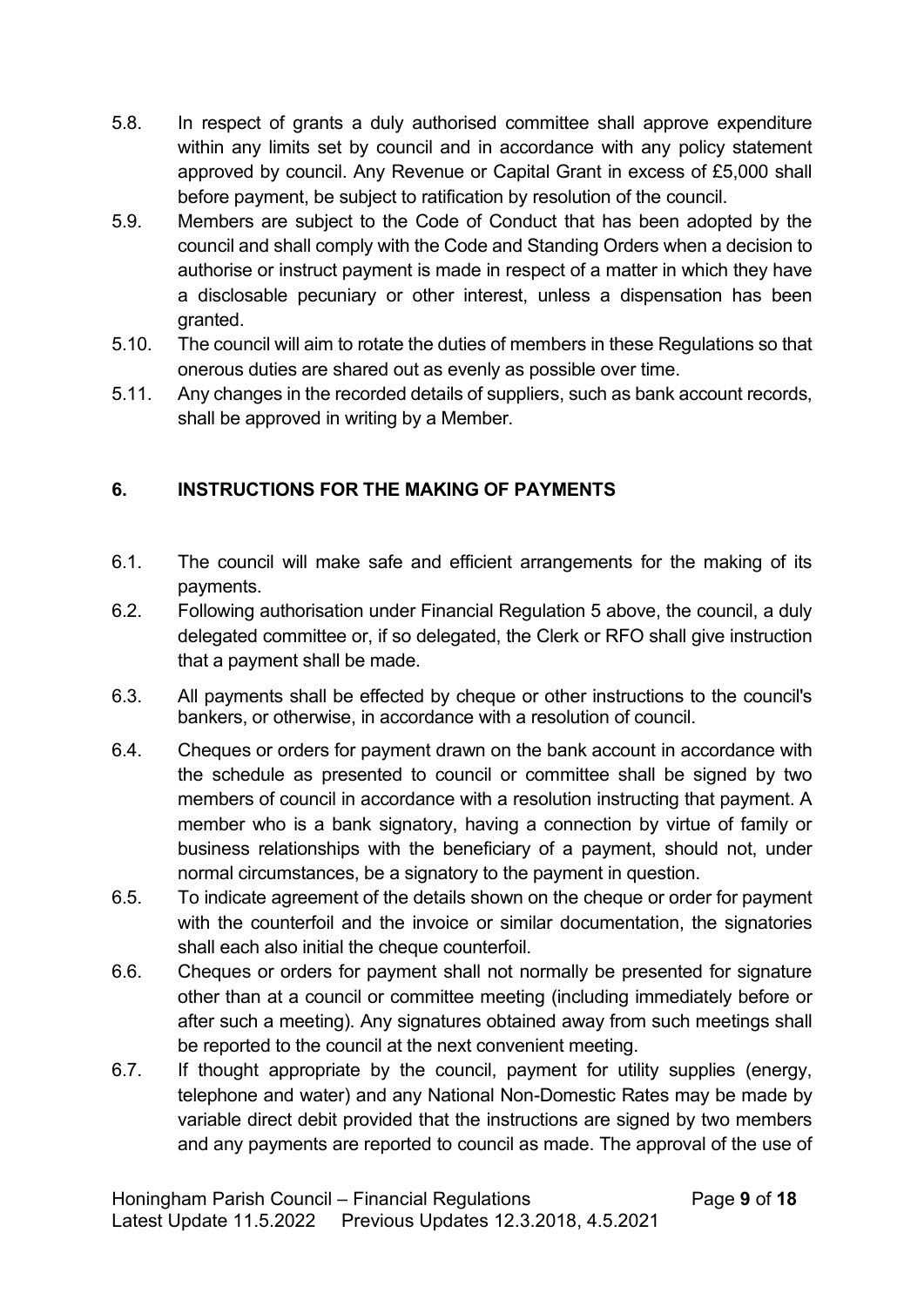a variable direct debit shall be renewed by resolution of the council at least every two years.

- 6.8. If thought appropriate by the council, payment for certain items (principally salaries) may be made by banker's standing order provided that the instructions are signed, or otherwise evidenced by two members are retained and any payments are reported to council as made. The approval of the use of a banker's standing order shall be renewed by resolution of the council at least every two years.
- 6.9. If thought appropriate by the council, payment for certain items may be made by BACS or CHAPS methods provided that the instructions for each payment are signed, or otherwise evidenced, by two authorised bank signatories, are retained and any payments are reported to council as made. The approval of the use of BACS or CHAPS shall be renewed by resolution of the council at least every two years.
- 6.10. If thought appropriate by the council payment for certain items may be made by internet banking transfer provided evidence is retained showing which members approved the payment.
- 6.11. Where a computer requires use of a personal identification number (PIN) or other password(s), for access to the council's records on that computer, a note shall be made of the PIN and Passwords and shall be handed to and retained by the Chairman of Council in a sealed dated envelope. This envelope may not be opened other than in the presence of two other councillors. After the envelope has been opened, in any circumstances, the PIN and / or passwords shall be changed as soon as practicable. The fact that the sealed envelope has been opened, in whatever circumstances, shall be reported to all members immediately and formally to the next available meeting of the council. This will not be required for a member's personal computer used only for remote authorisation of bank payments.
- 6.12. No employee or councillor shall disclose any PIN or password, relevant to the working of the council or its bank accounts, to any person not authorised in writing by the council or a duly delegated committee.
- 6.13. Regular back-up copies of the records on any computer shall be made and shall be stored securely away from the computer in question, and preferably off site. Use of the Cloud for storage is also acceptable.
- 6.14. The council, and any members using computers for the council's financial business, shall ensure that anti-virus, anti-spyware and firewall software with automatic updates, together with a high level of security, is used.
- 6.15. Where internet banking arrangements are made with any bank, the Clerk [RFO] shall be appointed as the Service Administrator. The bank mandate approved by the council shall identify a number of councillors who will be authorised to approve transactions on those accounts.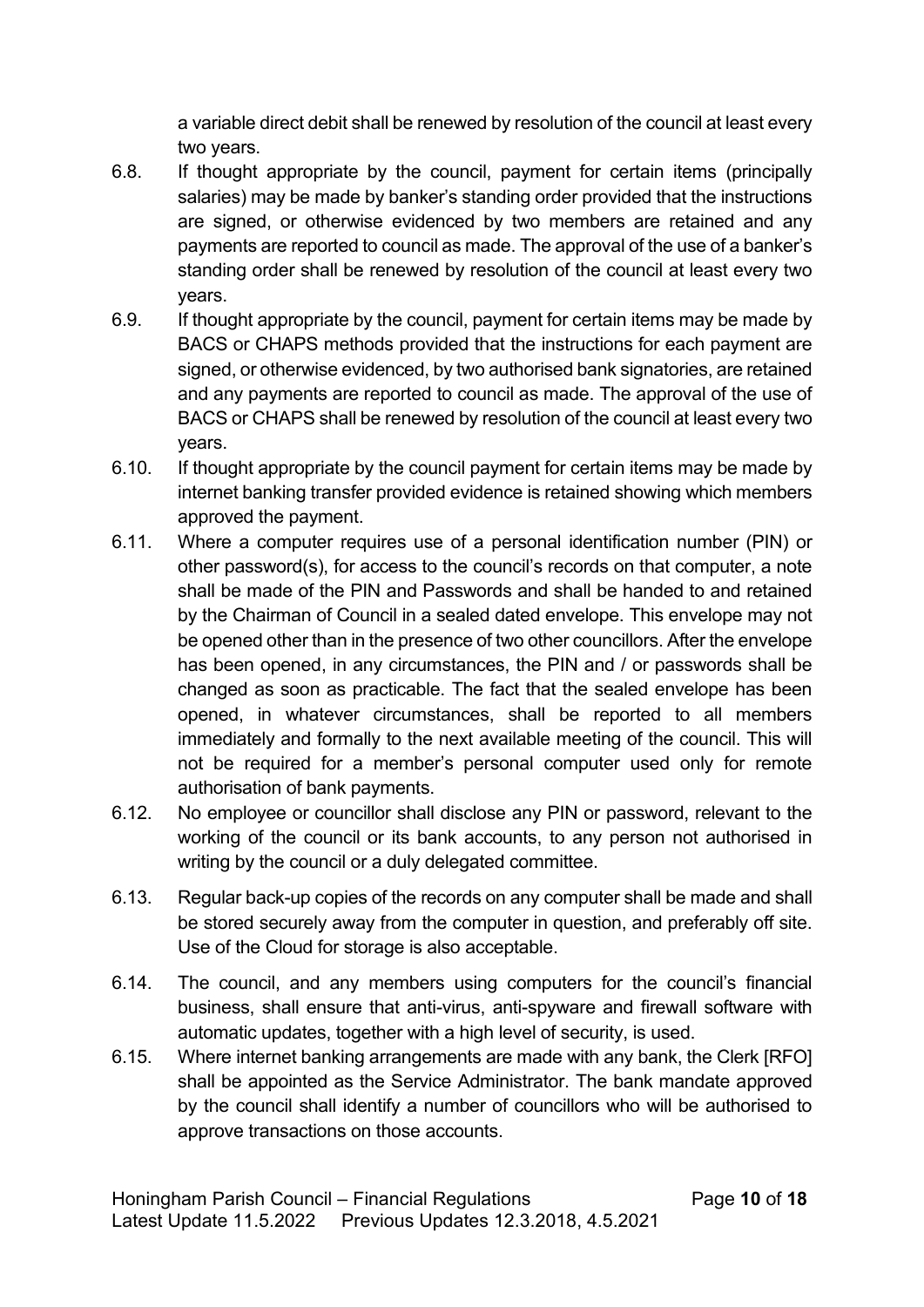- 6.16. Access to any internet banking accounts will be directly to the access page (which may be saved under "favourites"), and not through a search engine or email link. Remembered or saved passwords facilities must not be used on any computer used for council banking work. Breach of this Regulation will be treated as a very serious matter under these regulations.
- 6.17. The Council will not make use of any debit card or pre-paid debit card for any purpose.
- 6.18. Any corporate credit card or trade card account opened by the council will be specifically restricted to use by the Clerk [and RFO] and shall be subject to automatic payment in full at each month-end. Personal credit or debit cards of members or staff shall not be used under any circumstances.
- 6.19. The council will not maintain any form of cash float. All cash received must be banked intact. Any payments made by the Clerk [or RFO] (for example for postage or minor stationery items) shall be refunded on a regular basis via submission of receipts and a claims form, at least quarterly.

# **7. PAYMENT OF SALARIES**

- 7.1. As an employer, the council shall make arrangements to meet fully the statutory requirements placed on all employers by PAYE and National Insurance legislation. The payment of all salaries shall be made in accordance with payroll records and the rules of PAYE and National Insurance currently operating, and salary rates shall be as agreed by council.
- 7.2. Payment of salaries and payment of deductions from salary such as may be required to be made for tax, national insurance and pension contributions, or similar statutory or discretionary deductions must be made in accordance with the payroll records and on the appropriate dates stipulated in employment contracts, provided that each payment is reported to the next available council meeting, as set out in these regulations above.
- 7.3. No changes shall be made to any employee's pay, emoluments, or terms and conditions of employment without the prior consent of the council.
- 7.4. Each and every payment to employees of net salary and to the appropriate creditor of the statutory and discretionary deductions shall be recorded in a separate confidential record (confidential cash book). This confidential record is not open to inspection or review (under the Freedom of Information Act 2000 or otherwise) other than:
	- a) by any councillor who can demonstrate a need to know;
	- b) by the internal auditor;
	- c) by the external auditor; or

d) by any person authorised under Audit Commission Act 1998, or any superseding legislation.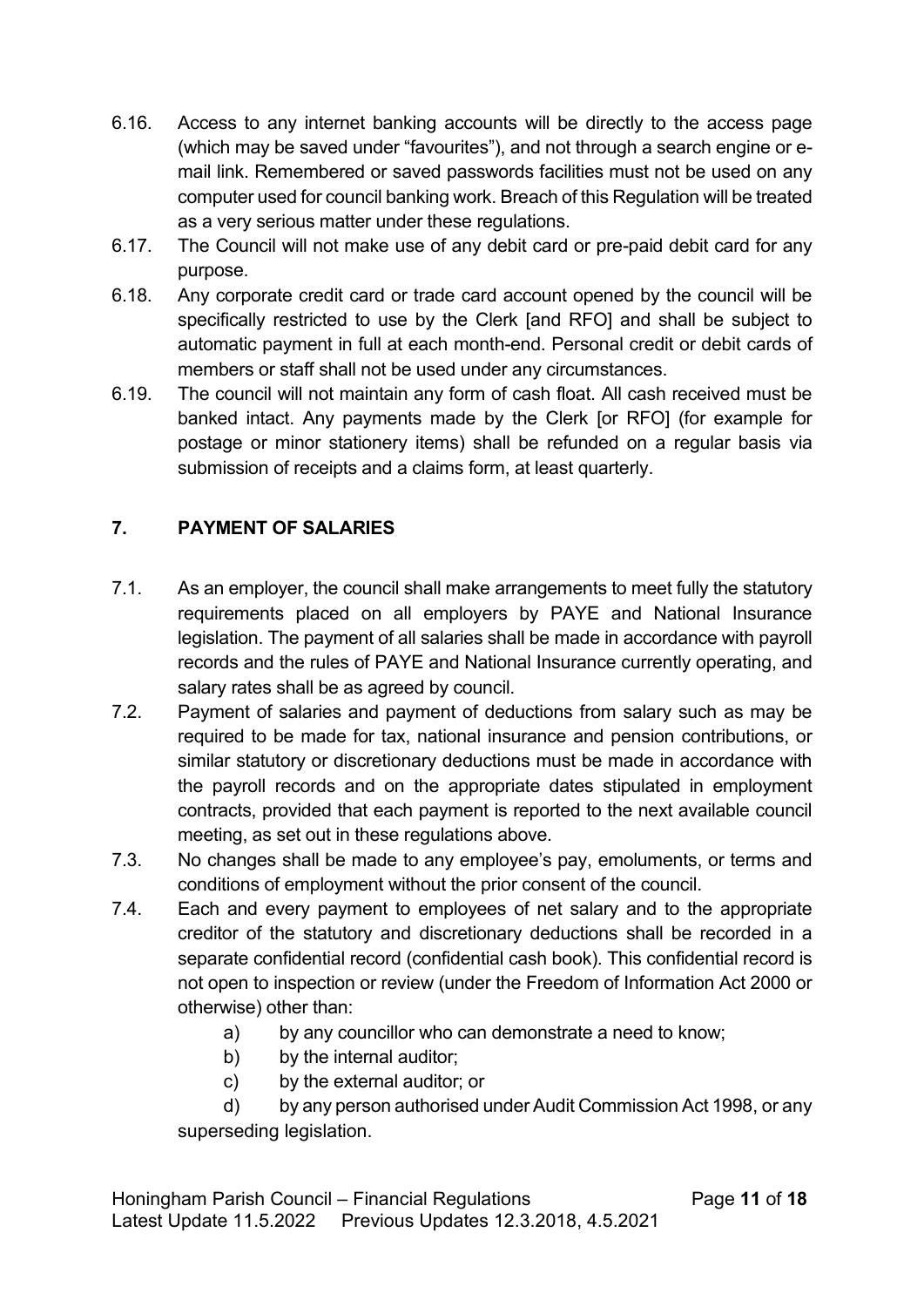- 7.5. The total of such payments in each calendar month shall be reported with all other payments as made as may be required under these Financial Regulations, to ensure that only payments due for the period have actually been paid.
- 7.6. An effective system of personal performance management should be maintained for the senior officers.
- 7.7. Any termination payments shall be supported by a clear business case and reported to the council. Termination payments shall only be authorised by council.
- 7.8. Before employing interim staff the council must consider a full business case.

# **8. LOANS AND INVESTMENTS**

- 8.1. All borrowings shall be effected in the name of the council, after obtaining any necessary borrowing approval. Any application for borrowing approval shall be approved by Council as to terms and purpose. The application for borrowing approval, and subsequent arrangements for the loan shall only be approved by full council.
- 8.2. Any financial arrangement which does not require formal borrowing approval from the Secretary of State/Welsh Assembly Government (such as Hire Purchase or Leasing of tangible assets) shall be subject to approval by the full council. In each case a report in writing shall be provided to council in respect of value for money for the proposed transaction.
- 8.3. The council will arrange with the council's banks and investment providers for the sending of a copy of each statement of account to the Chairman of the council at the same time as one is issued to the Clerk or RFO.
- 8.4. All loans and investments shall be negotiated in the name of the council and shall be for a set period in accordance with council policy.
- 8.5. The council shall consider the need for an Investment Strategy and Policy which, if drawn up, shall be in accordance with relevant regulations, proper practices and guidance. Any Strategy and Policy shall be reviewed by the council at least annually.
- 8.6. All investments of money under the control of the council shall be in the name of the council.
- 8.7. All investment certificates and other documents relating thereto shall be retained in the custody of the RFO.
- 8.8. Payments in respect of short term or long term investments, including transfers between bank accounts held in the same bank, or branch, shall be made in accordance with Regulation 5 (Authorisation of payments) and Regulation 6 (Instructions for payments).

## **9. INCOME**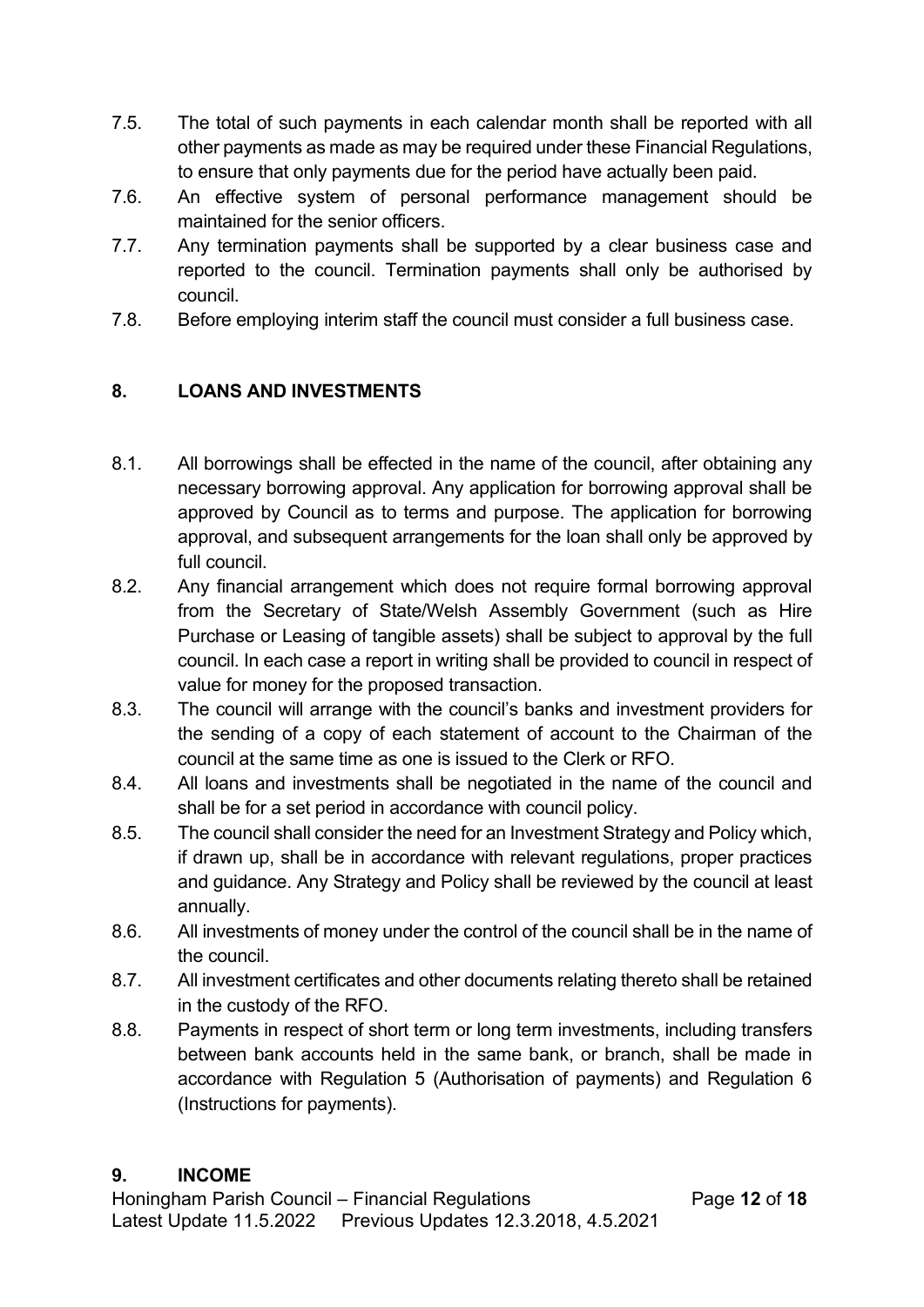- 9.1. The collection of all sums due to the council shall be the responsibility of and under the supervision of the RFO.
- 9.2. Particulars of all charges to be made for work done, services rendered or goods supplied shall be agreed annually by the council, notified to the RFO and the RFO shall be responsible for the collection of all accounts due to the council.
- 9.3. The council will review all fees and charges at least annually, following a report of the Clerk.
- 9.4. Any sums found to be irrecoverable and any bad debts shall be reported to the council and shall be written off in the year.
- 9.5. All sums received on behalf of the council shall be banked intact as directed by the RFO. In all cases, all receipts shall be deposited with the council's bankers with such frequency as the RFO considers necessary.
- 9.6. The origin of each receipt shall be entered on the paying-in slip.
- 9.7. Personal cheques shall not be cashed out of money held on behalf of the council.
- 9.8. The RFO shall promptly complete any VAT Return that is required. Any repayment claim due in accordance with VAT Act 1994 section 33 shall be made at least annually coinciding with the financial year end.
- 9.9. Where any significant sums of cash are regularly received by the council, the RFO shall take such steps as are agreed by the council to ensure that more than one person is present when the cash is counted in the first instance, that there is a reconciliation to some form of control such as ticket issues, and that appropriate care is taken in the security and safety of individuals banking such cash.
- 9.10. Any income arising which is the property of a charitable trust shall be paid into a charitable bank account. Instructions for the payment of funds due from the charitable trust to the council (to meet expenditure already incurred by the authority) will be given by the Managing Trustees of the charity meeting separately from any council meeting (see also Regulation 16 below).

## **10. ORDERS FOR WORK, GOODS AND SERVICES**

- 10.1. An official order or letter shall be issued for all work, goods and services unless a formal contract is to be prepared or an official order would be inappropriate. Copies of orders shall be retained.
- 10.2. Order books shall be controlled by the RFO.
- 10.3. All members and officers are responsible for obtaining value for money at all times. An officer issuing an official order shall ensure as far as reasonable and practicable that the best available terms are obtained in respect of each transaction, usually by obtaining three or more quotations or estimates from

Honingham Parish Council – Financial Regulations Page **13** of **18** Latest Update 11.5.2022 Previous Updates 12.3.2018, 4.5.2021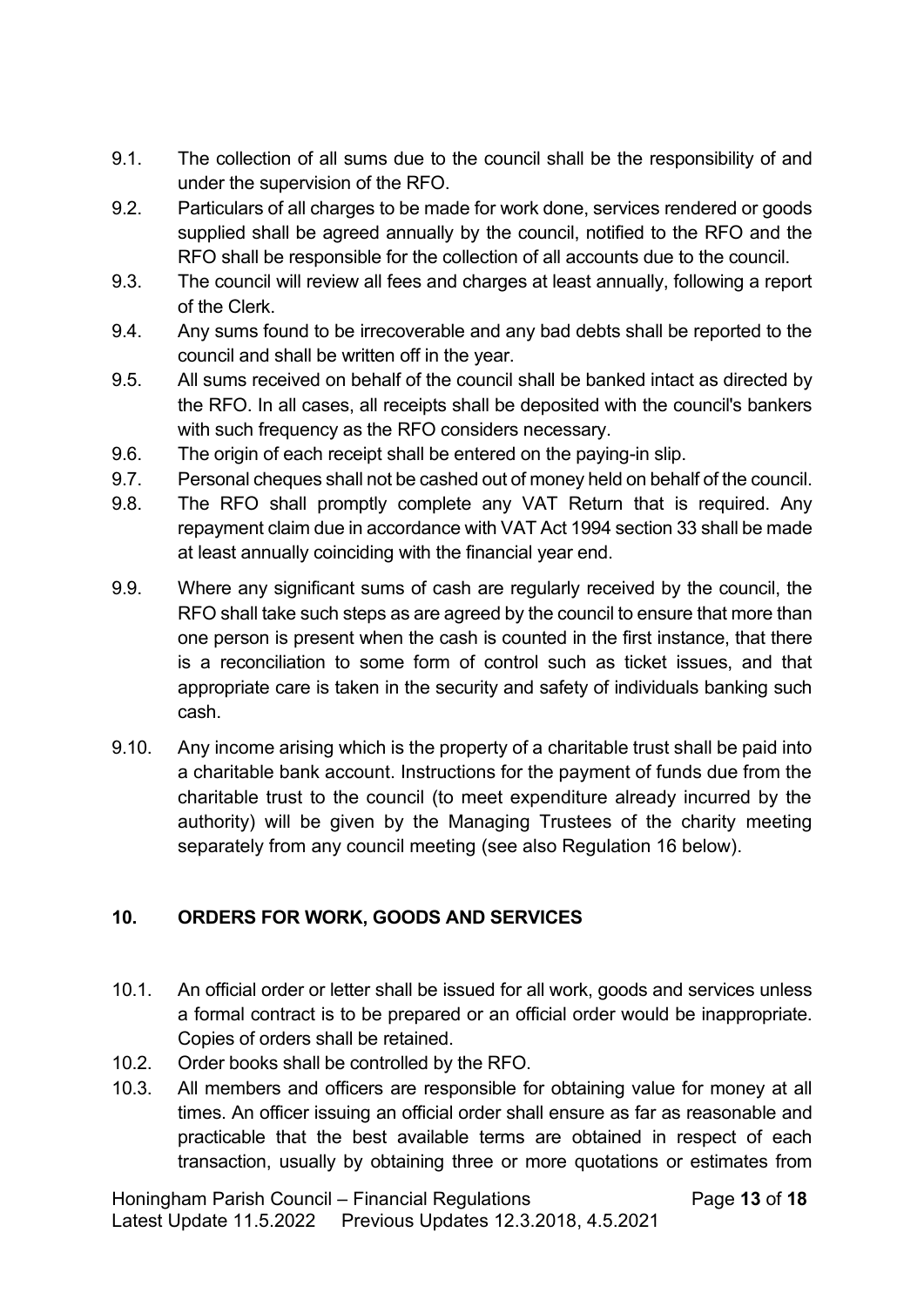appropriate suppliers, subject to any *de minimis* provisions in Regulation 11.1 below.

- 10.4. A member may not issue an official order or make any contract on behalf of the council.
- 10.5. The RFO shall verify the lawful nature of any proposed purchase before the issue of any order, and in the case of new or infrequent purchases or payments, the RFO shall ensure that the statutory authority shall be reported to the meeting at which the order is approved so that the minutes can record the power being used.

### **11. CONTRACTS**

- 11.1. Procedures as to contracts are laid down as follows:
	- a. Every contract shall comply with these financial regulations, and no exceptions shall be made otherwise than in an emergency provided that this regulation need not apply to contracts which relate to items (i) to (vi) below:
		- i. for the supply of gas, electricity, water, sewerage and telephone services;
		- ii. for specialist services such as are provided by legal professionals acting in disputes;
		- iii. for work to be executed or goods or materials to be supplied which consist of repairs to or parts for existing machinery or equipment or plant;
		- iv. for work to be executed or goods or materials to be supplied which constitute an extension of an existing contract by the council;
		- v. for additional audit work of the external auditor up to an estimated value of £500 (in excess of this sum the Clerk and RFO shall act after consultation with the Chairman and Vice Chairman of council); and
		- vi. for goods or materials proposed to be purchased which are proprietary articles and / or are only sold at a fixed price.

b. Where the council intends to procure or award a public supply contract, public service contract or public works contract as defined by The Public Contracts Regulations 2015 ("the Regulations") which is valued at £25,000 or more, the council shall comply with the relevant requirements of the Regulations<sup>1</sup>.

<sup>&</sup>lt;sup>1</sup> The Regulations require councils to use the Contracts Finder website to advertise contract opportunities, set out the procedures to be followed in awarding new contracts and to publicise the award of new contracts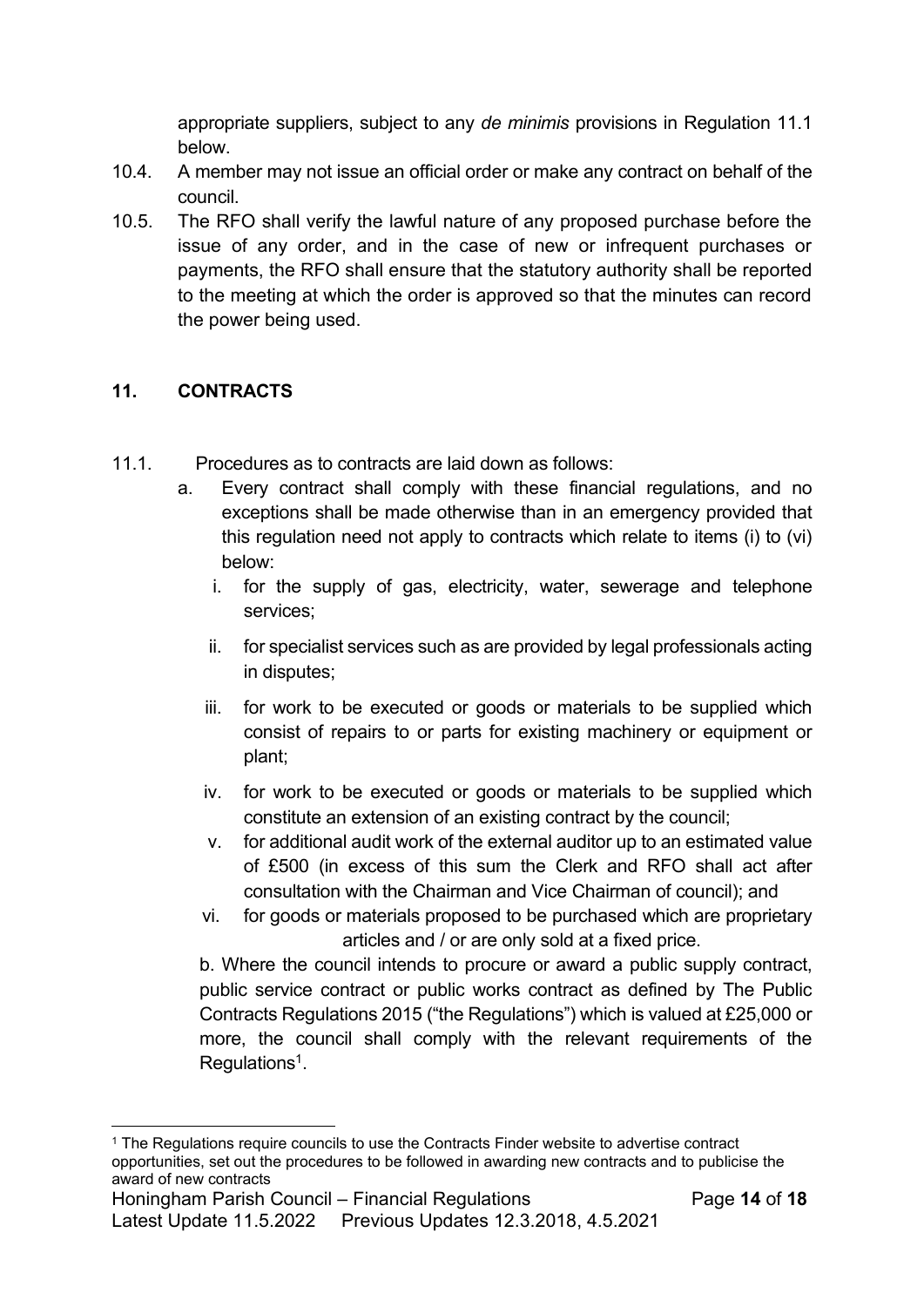c. The full requirements of The Regulations, as applicable, shall be followed in respect of the tendering and award of a public supply contract, public service contract or public works contract which exceed thresholds in The Regulations set by the Public Contracts Directive 2014/24/EU (which may change from time to time)<sup>2</sup>.

d. When applications are made to waive financial regulations relating to contracts to enable a price to be negotiated without competition the reason shall be embodied in a recommendation to the council.

e. Such invitation to tender shall state the general nature of the intended contract and the Clerk shall obtain the necessary technical assistance to prepare a specification in appropriate cases. The invitation shall in addition state that tenders must be addressed to the Clerk in the ordinary course of post. Each tendering firm shall be supplied with a specifically marked envelope in which the tender is to be sealed and remain sealed until the prescribed date for opening tenders for that contract.

f. All sealed tenders shall be opened at the same time on the prescribed date by the Clerk in the presence of at least one member of council.

g. Any invitation to tender issued under this regulation shall be subject to Standing Orders and shall refer to the terms of the Bribery Act 2010.

h. When it is to enter into a contract of less than £25,000 in value for the supply of goods or materials or for the execution of works or specialist services other than such goods, materials, works or specialist services as are excepted as set out in paragraph (a) the Clerk or RFO shall obtain 3 quotations (priced descriptions of the proposed supply); where the value is below £3,000 and above £300 the Clerk or RFO shall strive to obtain 3 estimates. Otherwise, Regulation 10.3 above shall apply.

i. The council shall not be obliged to accept the lowest or any tender, quote or estimate.

j. Should it occur that the council does not accept any tender, quote or estimate, the work is not allocated and the council requires further pricing, provided that the specification does not change, no person shall be permitted to submit a later tender, estimate or quote who was present when the original decision making process was being undertaken.

# **12. PAYMENTS UNDER CONTRACTS FOR BUILDING OR OTHER CONSTRUCTION WORKS (PUBLIC WORKS CONTRACTS)**

<sup>2</sup> Thresholds currently applicable are:

a. For public supply and public service contracts 209,000 Euros (£181.302)

b. For public works contracts 5,225,000 Euros (£4,551,413)

Honingham Parish Council – Financial Regulations Page **15** of **18**

Latest Update 11.5.2022 Previous Updates 12.3.2018, 4.5.2021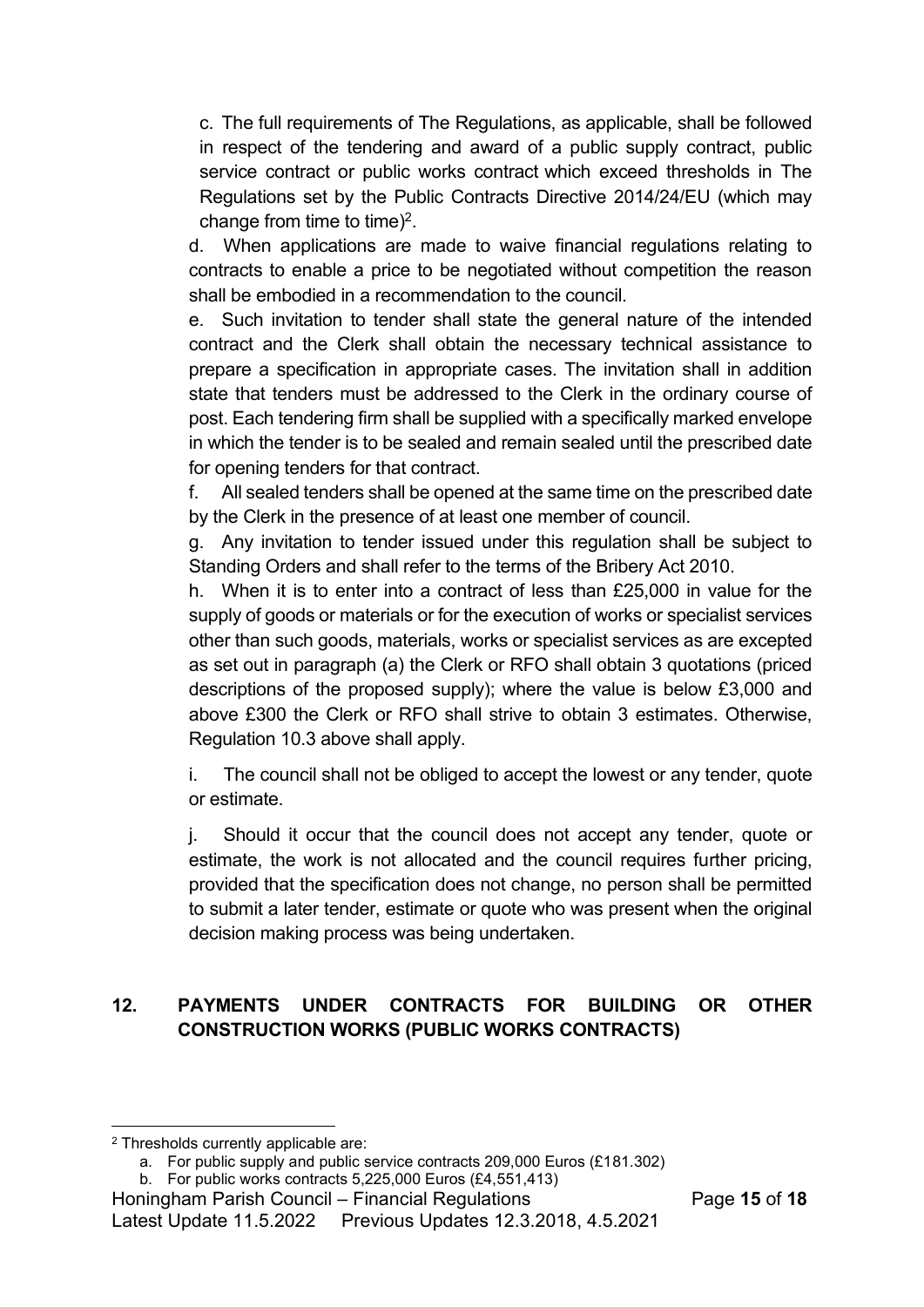- 12.1. Payments on account of the contract sum shall be made within the time specified in the contract by the RFO upon authorised certificates of the architect or other consultants engaged to supervise the contract (subject to any percentage withholding as may be agreed in the particular contract).
- 12.2. Where contracts provide for payment by instalments the RFO shall maintain a record of all such payments. In any case where it is estimated that the total cost of work carried out under a contract, excluding agreed variations, will exceed the contract sum of 5% or more a report shall be submitted to the council.
- 12.3. Any variation to a contract or addition to or omission from a contract must be approved by the council and Clerk to the contractor in writing, the council being informed where the final cost is likely to exceed the financial provision.

# **13. ASSETS, PROPERTIES AND ESTATES**

- 13.1. The Clerk shall make appropriate arrangements for the custody of all title deeds and Land Registry Certificates of properties held by the council. The RFO shall ensure a record is maintained of all properties held by the council, recording the location, extent, plan, reference, purchase details, nature of the interest, tenancies granted, rents payable and purpose for which held in accordance with Accounts and Audit Regulations.
- 13.2. No tangible moveable property shall be purchased or otherwise acquired, sold, leased or otherwise disposed of, without the authority of the council, together with any other consents required by law, save where the estimated value of any one item of tangible movable property does not exceed £250.
- 13.3. No real property (interests in land) shall be sold, leased or otherwise disposed of without the authority of the council, together with any other consents required by law. In each case a report in writing shall be provided to council in respect of valuation and surveyed condition of the property (including matters such as planning permissions and covenants) together with a proper business case (including an adequate level of consultation with the electorate).
- 13.4. No real property (interests in land) shall be purchased or acquired without the authority of the full council. In each case a report in writing shall be provided to council in respect of valuation and surveyed condition of the property (including matters such as planning permissions and covenants) together with a proper business case (including an adequate level of consultation with the electorate).
- 13.5. Subject only to the limit set in Regulation 14.2 above, no tangible moveable property shall be purchased or acquired without the authority of the full council. In each case a report in writing shall be provided to council with a full business case.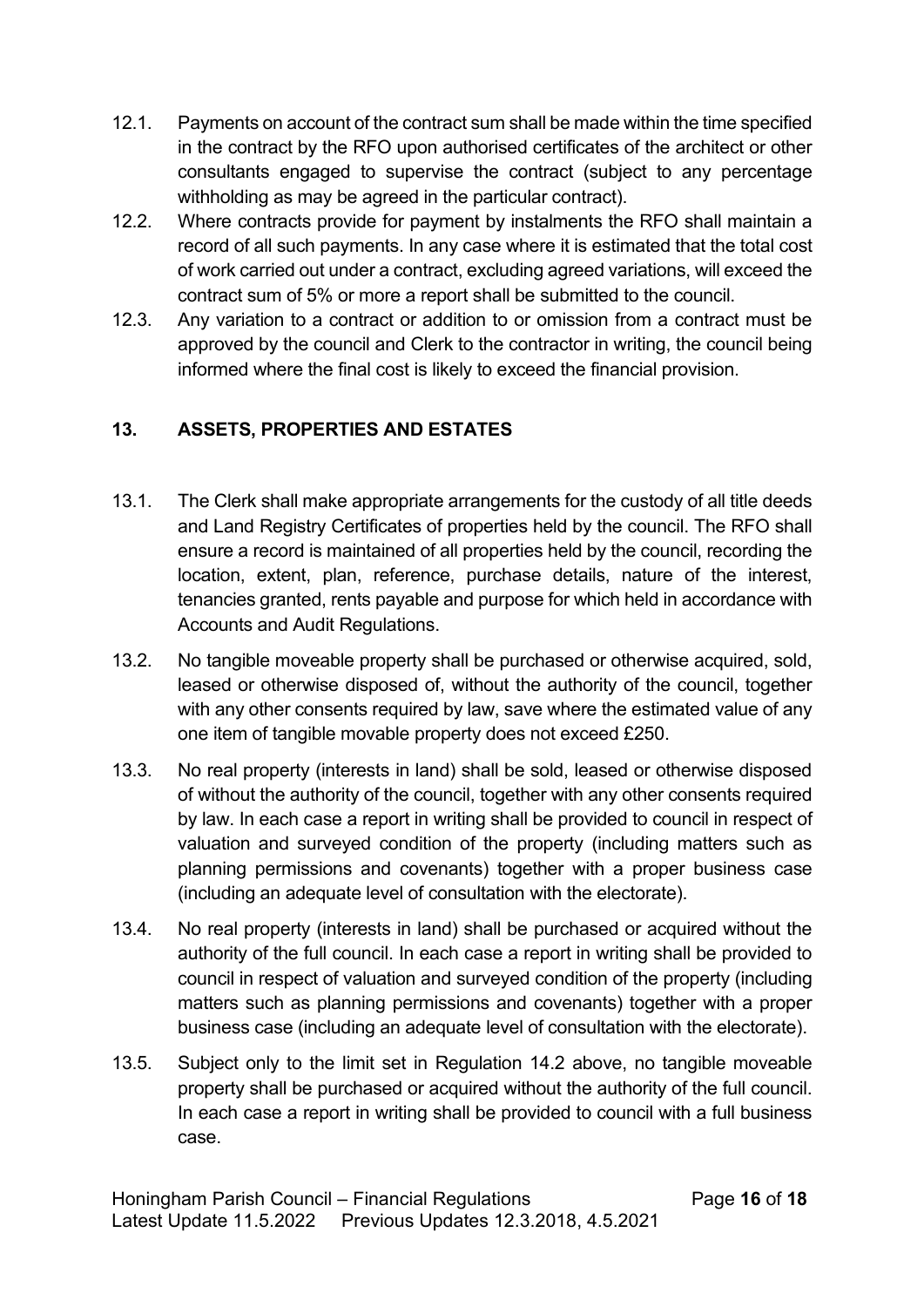13.6. The RFO shall ensure that an appropriate and accurate Register of Assets and Investments is kept up to date. The continued existence of tangible assets shown in the Register shall be verified at least annually, possibly in conjunction with a health and safety inspection of assets.

## **14. INSURANCE**

- 14.1. Following the annual risk assessment (per Regulation 17), the RFO shall effect all insurances and negotiate all claims on the council's insurers.
- 14.2. The RFO shall keep a record of all insurances effected by the council and the property and risks covered thereby and annually review it.
- 14.3. The RFO shall be notified of any loss liability or damage or of any event likely to lead to a claim, and shall report these to council at the next available meeting.
- 14.4. All appropriate members and employees of the council shall be included in a suitable form of security or fidelity guarantee insurance which shall cover the maximum risk exposure as determined annually by the council, or duly delegated committee.

## **15. CHARITIES**

15.1. Where the council is sole managing trustee of a charitable body the Clerk and RFO shall ensure that separate accounts are kept of the funds held on charitable trusts and separate financial reports made in such form as shall be appropriate, in accordance with Charity Law and legislation, or as determined by the Charity Commission. The Clerk and RFO shall arrange for any audit or independent examination as may be required by Charity Law or any Governing Document.

## **16. RISK MANAGEMENT**

16.1. The council is responsible for putting in place arrangements for the management of risk. The Clerk shall prepare, for approval by the council, risk management policy statements in respect of all activities of the council. Risk policy statements and consequential risk management arrangements shall be reviewed by the council at least annually.